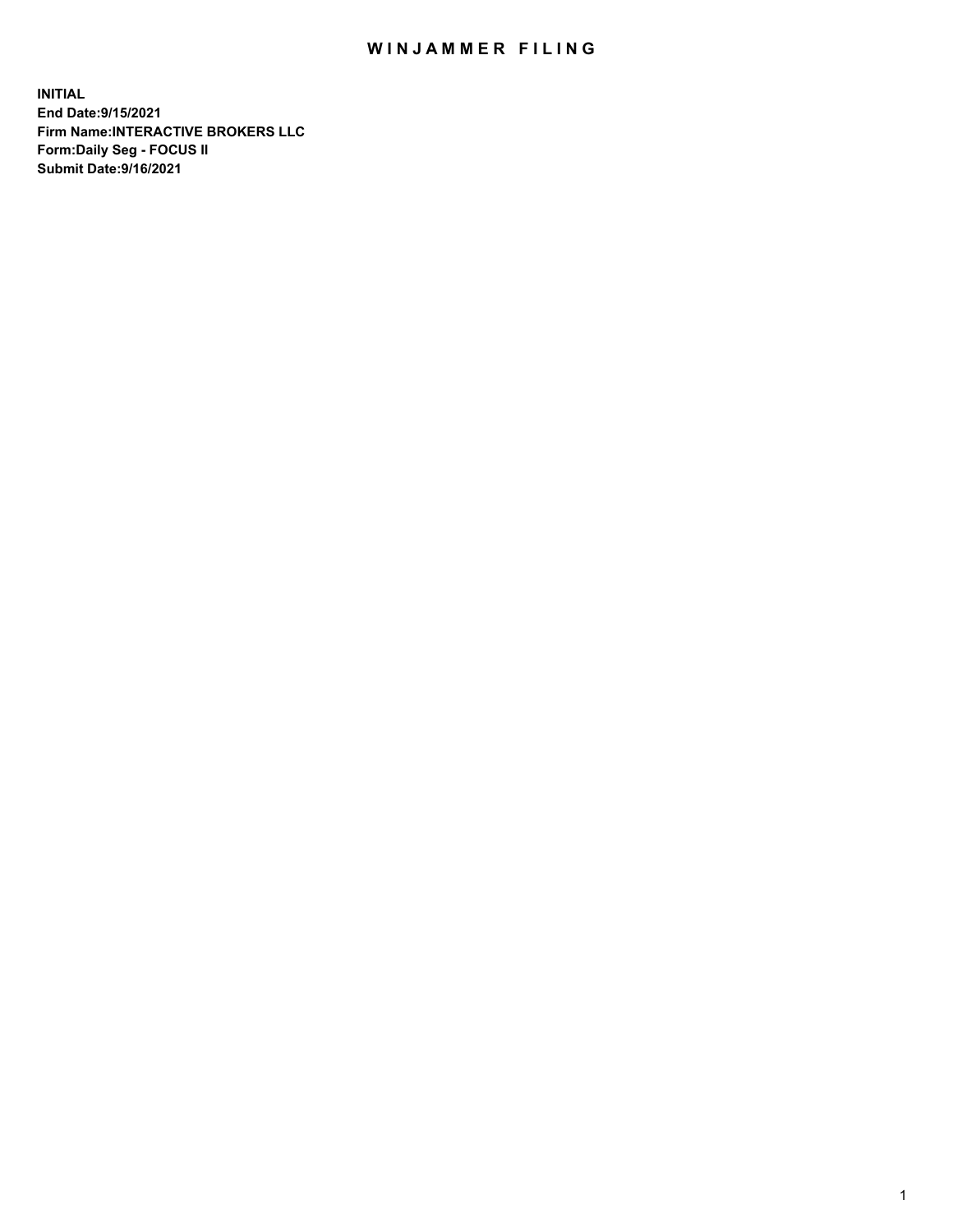**INITIAL End Date:9/15/2021 Firm Name:INTERACTIVE BROKERS LLC Form:Daily Seg - FOCUS II Submit Date:9/16/2021 Daily Segregation - Cover Page**

| Name of Company                                                                                                                                                                                                                                                                                                               | <b>INTERACTIVE BROKERS LLC</b>                                                            |
|-------------------------------------------------------------------------------------------------------------------------------------------------------------------------------------------------------------------------------------------------------------------------------------------------------------------------------|-------------------------------------------------------------------------------------------|
| <b>Contact Name</b>                                                                                                                                                                                                                                                                                                           | James Menicucci                                                                           |
| <b>Contact Phone Number</b>                                                                                                                                                                                                                                                                                                   | 203-618-8085                                                                              |
| <b>Contact Email Address</b>                                                                                                                                                                                                                                                                                                  | jmenicucci@interactivebrokers.c<br>$om$                                                   |
| FCM's Customer Segregated Funds Residual Interest Target (choose one):<br>a. Minimum dollar amount: ; or<br>b. Minimum percentage of customer segregated funds required:% ; or<br>c. Dollar amount range between: and; or<br>d. Percentage range of customer segregated funds required between: % and %.                      | <u>0</u><br>0<br>155,000,000 245,000,000<br>0 <sub>0</sub>                                |
| FCM's Customer Secured Amount Funds Residual Interest Target (choose one):<br>a. Minimum dollar amount: ; or<br>b. Minimum percentage of customer secured funds required:%; or<br>c. Dollar amount range between: and; or<br>d. Percentage range of customer secured funds required between:% and%.                           | <u>0</u><br>$\overline{\mathbf{0}}$<br>80,000,000 120,000,000<br>00                       |
| FCM's Cleared Swaps Customer Collateral Residual Interest Target (choose one):<br>a. Minimum dollar amount: ; or<br>b. Minimum percentage of cleared swaps customer collateral required:%; or<br>c. Dollar amount range between: and; or<br>d. Percentage range of cleared swaps customer collateral required between:% and%. | <u>0</u><br>$\underline{\mathbf{0}}$<br>$\underline{0}$ $\underline{0}$<br>0 <sub>0</sub> |

Attach supporting documents CH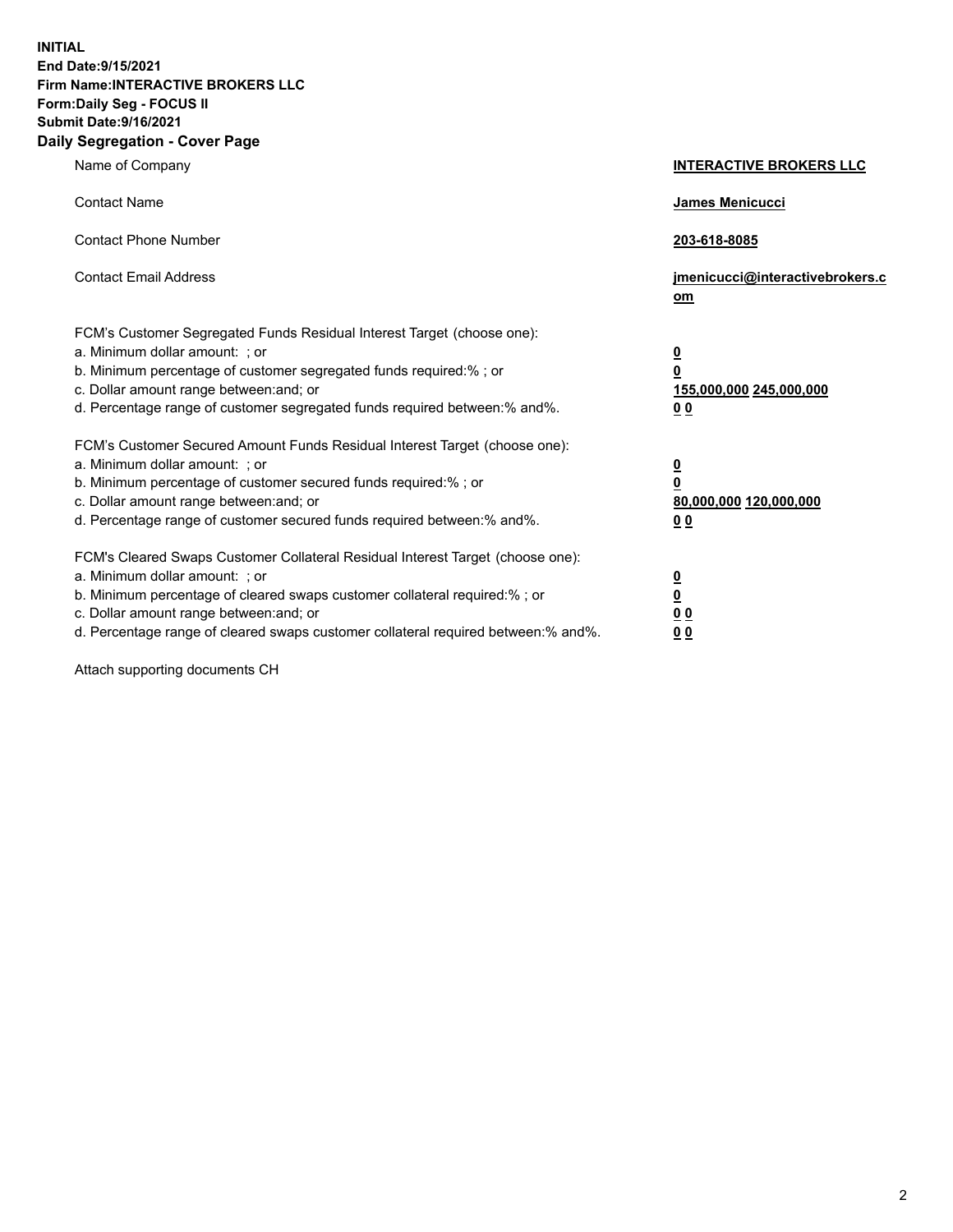## **INITIAL End Date:9/15/2021 Firm Name:INTERACTIVE BROKERS LLC Form:Daily Seg - FOCUS II Submit Date:9/16/2021**

|     | <b>Daily Segregation - Secured Amounts</b>                                                  |                                  |
|-----|---------------------------------------------------------------------------------------------|----------------------------------|
|     | Foreign Futures and Foreign Options Secured Amounts                                         |                                  |
|     | Amount required to be set aside pursuant to law, rule or regulation of a foreign            | $0$ [7305]                       |
|     | government or a rule of a self-regulatory organization authorized thereunder                |                                  |
| 1.  | Net ledger balance - Foreign Futures and Foreign Option Trading - All Customers             |                                  |
|     | A. Cash                                                                                     | 505,530,608 [7315]               |
|     | B. Securities (at market)                                                                   | $0$ [7317]                       |
| 2.  | Net unrealized profit (loss) in open futures contracts traded on a foreign board of trade   | 2,764,785 [7325]                 |
| 3.  | Exchange traded options                                                                     |                                  |
|     | a. Market value of open option contracts purchased on a foreign board of trade              | 147,869 [7335]                   |
|     | b. Market value of open contracts granted (sold) on a foreign board of trade                | $-5,554$ [7337]                  |
| 4.  | Net equity (deficit) (add lines 1. 2. and 3.)                                               | 508,437,708 [7345]               |
| 5.  | Account liquidating to a deficit and account with a debit balances - gross amount           | 4,858 [7351]                     |
|     | Less: amount offset by customer owned securities                                            | 0 [7352] 4,858 [7354]            |
| 6.  | Amount required to be set aside as the secured amount - Net Liquidating Equity              | 508,442,566 [7355]               |
|     | Method (add lines 4 and 5)                                                                  |                                  |
| 7.  | Greater of amount required to be set aside pursuant to foreign jurisdiction (above) or line | 508,442,566 [7360]               |
|     | 6.                                                                                          |                                  |
|     | FUNDS DEPOSITED IN SEPARATE REGULATION 30.7 ACCOUNTS                                        |                                  |
| 1.  | Cash in banks                                                                               |                                  |
|     | A. Banks located in the United States                                                       | 126,860,778 [7500]               |
|     | B. Other banks qualified under Regulation 30.7                                              | 0 [7520] 126,860,778 [7530]      |
| 2.  | Securities                                                                                  |                                  |
|     | A. In safekeeping with banks located in the United States                                   | 270,978,110 [7540]               |
|     | B. In safekeeping with other banks qualified under Regulation 30.7                          | 0 [7560] 270,978,110 [7570]      |
| 3.  | Equities with registered futures commission merchants                                       |                                  |
|     | A. Cash                                                                                     | $0$ [7580]                       |
|     | <b>B.</b> Securities                                                                        | $0$ [7590]                       |
|     | C. Unrealized gain (loss) on open futures contracts                                         | $0$ [7600]                       |
|     | D. Value of long option contracts                                                           | $0$ [7610]                       |
|     | E. Value of short option contracts                                                          | 0 [7615] 0 [7620]                |
| 4.  | Amounts held by clearing organizations of foreign boards of trade                           |                                  |
|     | A. Cash                                                                                     | $0$ [7640]                       |
|     | <b>B.</b> Securities                                                                        | $0$ [7650]                       |
|     | C. Amount due to (from) clearing organization - daily variation                             | $0$ [7660]                       |
|     | D. Value of long option contracts                                                           | $0$ [7670]                       |
|     | E. Value of short option contracts                                                          | 0 [7675] 0 [7680]                |
| 5.  | Amounts held by members of foreign boards of trade                                          |                                  |
|     | A. Cash                                                                                     | 246,552,080 [7700]               |
|     | <b>B.</b> Securities                                                                        | $0$ [7710]                       |
|     | C. Unrealized gain (loss) on open futures contracts                                         | -3,532,291 [7720]                |
|     | D. Value of long option contracts                                                           | 147,869 [7730]                   |
|     | E. Value of short option contracts                                                          | -5,554 [7735] 243,162,104 [7740] |
| 6.  | Amounts with other depositories designated by a foreign board of trade                      | $0$ [7760]                       |
| 7.  | Segregated funds on hand                                                                    | $0$ [7765]                       |
| 8.  | Total funds in separate section 30.7 accounts                                               | 641,000,992 [7770]               |
| 9.  | Excess (deficiency) Set Aside for Secured Amount (subtract line 7 Secured Statement         | 132,558,426 [7380]               |
|     | Page 1 from Line 8)                                                                         |                                  |
| 10. | Management Target Amount for Excess funds in separate section 30.7 accounts                 | 80,000,000 [7780]                |
| 11. | Excess (deficiency) funds in separate 30.7 accounts over (under) Management Target          | 52,558,426 [7785]                |
|     |                                                                                             |                                  |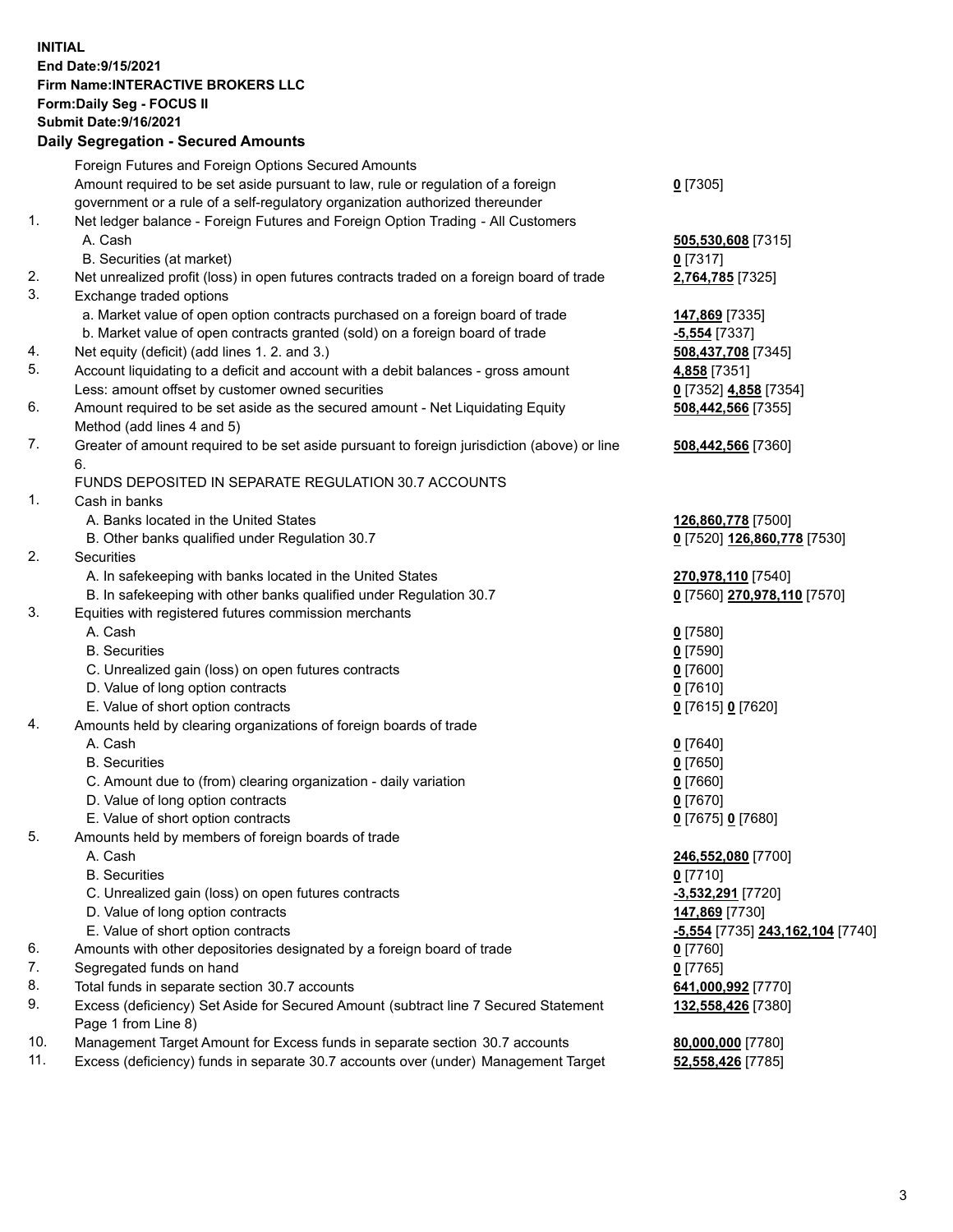**INITIAL End Date:9/15/2021 Firm Name:INTERACTIVE BROKERS LLC Form:Daily Seg - FOCUS II Submit Date:9/16/2021 Daily Segregation - Segregation Statement** SEGREGATION REQUIREMENTS(Section 4d(2) of the CEAct) 1. Net ledger balance A. Cash **6,849,621,152** [7010] B. Securities (at market) **0** [7020] 2. Net unrealized profit (loss) in open futures contracts traded on a contract market **163,781,470** [7030] 3. Exchange traded options A. Add market value of open option contracts purchased on a contract market **331,213,637** [7032] B. Deduct market value of open option contracts granted (sold) on a contract market **-260,521,351** [7033] 4. Net equity (deficit) (add lines 1, 2 and 3) **7,084,094,908** [7040] 5. Accounts liquidating to a deficit and accounts with debit balances - gross amount **1,228,034** [7045] Less: amount offset by customer securities **0** [7047] **1,228,034** [7050] 6. Amount required to be segregated (add lines 4 and 5) **7,085,322,942** [7060] FUNDS IN SEGREGATED ACCOUNTS 7. Deposited in segregated funds bank accounts A. Cash **1,608,384,235** [7070] B. Securities representing investments of customers' funds (at market) **3,272,260,975** [7080] C. Securities held for particular customers or option customers in lieu of cash (at market) **0** [7090] 8. Margins on deposit with derivatives clearing organizations of contract markets A. Cash **1,987,043,297** [7100] B. Securities representing investments of customers' funds (at market) **378,046,815** [7110] C. Securities held for particular customers or option customers in lieu of cash (at market) **0** [7120] 9. Net settlement from (to) derivatives clearing organizations of contract markets **15,221,290** [7130] 10. Exchange traded options A. Value of open long option contracts **331,138,388** [7132] B. Value of open short option contracts **-260,475,175** [7133] 11. Net equities with other FCMs A. Net liquidating equity **0** [7140] B. Securities representing investments of customers' funds (at market) **0** [7160] C. Securities held for particular customers or option customers in lieu of cash (at market) **0** [7170] 12. Segregated funds on hand **0** [7150] 13. Total amount in segregation (add lines 7 through 12) **7,331,619,825** [7180] 14. Excess (deficiency) funds in segregation (subtract line 6 from line 13) **246,296,883** [7190] 15. Management Target Amount for Excess funds in segregation **155,000,000** [7194] 16. Excess (deficiency) funds in segregation over (under) Management Target Amount **91,296,883** [7198]

Excess